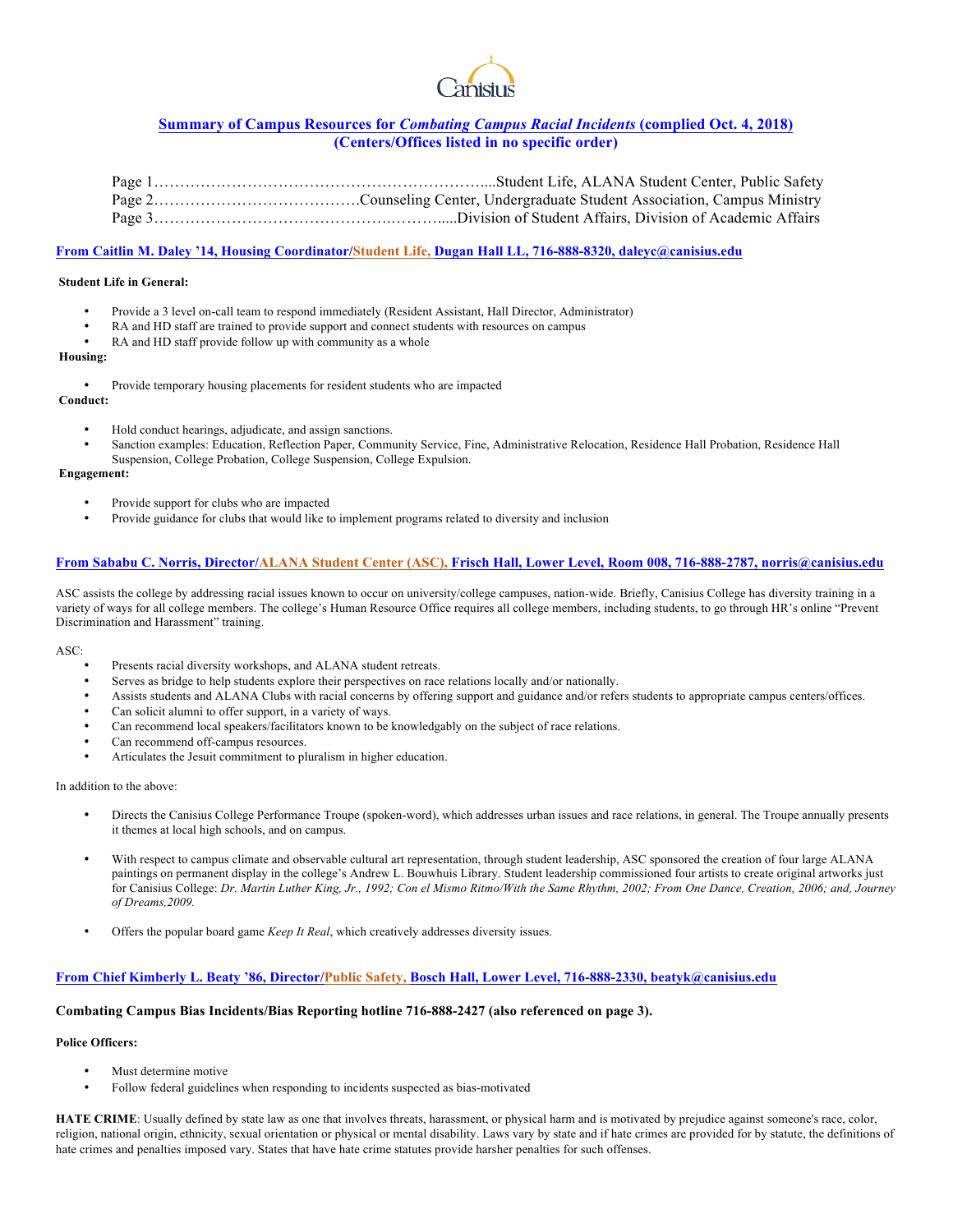**Under New York Penal Law Section 485.05, a person commits a hate crime when one of a specified set of offenses is committed targeting a victim because of a perception or belief about their race, color, national origin, ancestry, gender, religion, religious practice, age, disability or sexual orientation, or when such an act is committed as a result of that type of perception or belief.**

#### **FERPA**

The Family Educational Rights and Privacy Act (FERPA) (20 U.S.C. § 1232g; 34 CFR Part 99) is a Federal law that protects the privacy of student education records. The law applies to all schools that receive funds under an applicable program of the U.S. Department of Education.

## **From Charita Price '05, LMHC, Counselor/Counseling Center, Bosch Hall, Room 105, 716-888-2620, price1@canisius.edu**

The Canisius Counseling Center is a **confidential**, safe space for students. We provide comprehensive services and are committed to developing and supporting the emotional and mental health of our students. The Counseling Center embraces diversity and understands that for students of color, there are unique challenges and stressors faced when navigating the college experience. These unique stressors can have a negative impact on ones' mental and emotional health. Counselors are here to support student's emotional wellness, and to provide resources and tools to effectively cope with feelings and experiences.

M, T, Th, F: 8:30am - 5pm, W: 8:30am - 7pm Drop-In hours daily (no appointment needed): 3pm - 4pm Pop-Up Drop-In Wednesday's OM 209 (no appointment needed) 11:30am -1:30pm

## **From Olivia Owens '19, Executive Vice President/Undergraduate Student Association (USA), SC Room 016, 716-888-7831, usa@canisius.edu**

When racial incidents occur, we as student representatives put pressure on the administration to ensure that the issues are addressed. We also read students' feedback to the administration's reaction and determine if it's adequate enough. If the administration's response doesn't seem acceptable to the student body, we will continue to press the administration until the student body is satisfied.

In the past, when racially motivated incidents have happened, the USA President has had to campus-wide challenge members of the college's administration and/or meet with the President of the College to voice our concerns and the need for action. This is one of the many responsibilities that the USA President, as well as the Undergraduate Student Association as a whole, is elected to do.

USA has 2 primary committees under its umbrella that have resources to help combat racial incidents--

- Diversity Committee Responsible for programming and initiatives that represent the marginalized student population on Campus. Works to ensure equity, access, and student inclusion within the Canisius community.
	- o Student Chair meets every Monday @ 5:30pm in Library Glass Box Room
	- o Enlight Nights: Academic series on race, gender, politics
- JUSTICE Committee Responsible for spreading awareness about injustices and promoting campus initiatives to address these injustices. Works to promote Jesuit values and ideals, as well as incorporate these ideals into Student Life.
	- $\circ$  Student Chair meets every other Tuesday  $\omega$  5pm in Library Room 103, first floor
	- o Enlight Nights: Racial justice, immigrant and refugee status

## **AAS**

Afro-American Society. AAS aims to help knock down barriers and create racial harmony. When racial incidents occur, AAS has open forums where students can come and voice their grievances as well as protest against the actions of the perpetrator(s). In the past, they've held demonstrations against racism – **#JusticeForBlackCanisius**

• Club Room – WC 005

## **LASAF**

Latin American Students & Friends. LASAF's goal is to promote the culture and language of Latinx countries around the world. They coordinate Latin Heritage Month  $(9/15 - 10/15)$ , ethnic conferences, etc. Their clubroom is a safe space when racial incidents occur.

• Club Room – WC 008

## **From Michael Hayes, Director/Campus Ministry/Old Main, Room OM 207, 716-888-2420, hayes28@canisius.edu**

Campus Ministry offers a variety of ways to assist students:

- Experiences that move one to prayer.
- Concerned about racial injustice; join Peace Action … Or consider going to the Ignatian Family Teach-In where we intentionally look at issues of racial injustice and immigration because those issues are two priorities for the entire Jesuit family.
- Feeling hopeless and alone; go on a Kairos Retreat and find others who may also be struggling and others who've worked through that.
- Concerned that people are discriminated against because of the color of their skin or their country of origin; apply to go to the Kino Border
- Initiative or El Salvador. • Children are being harmed by some of our country's policies or by poverty… Serve their needs on any one of our service trips.

And when you do participate—be grateful for the experience of all of this and join us once a week in the Chapel with your friends where all are welcome to give thanks for these experiences that have moved you to gratitude and hope to be changed more by the experience of God's love in our lives.